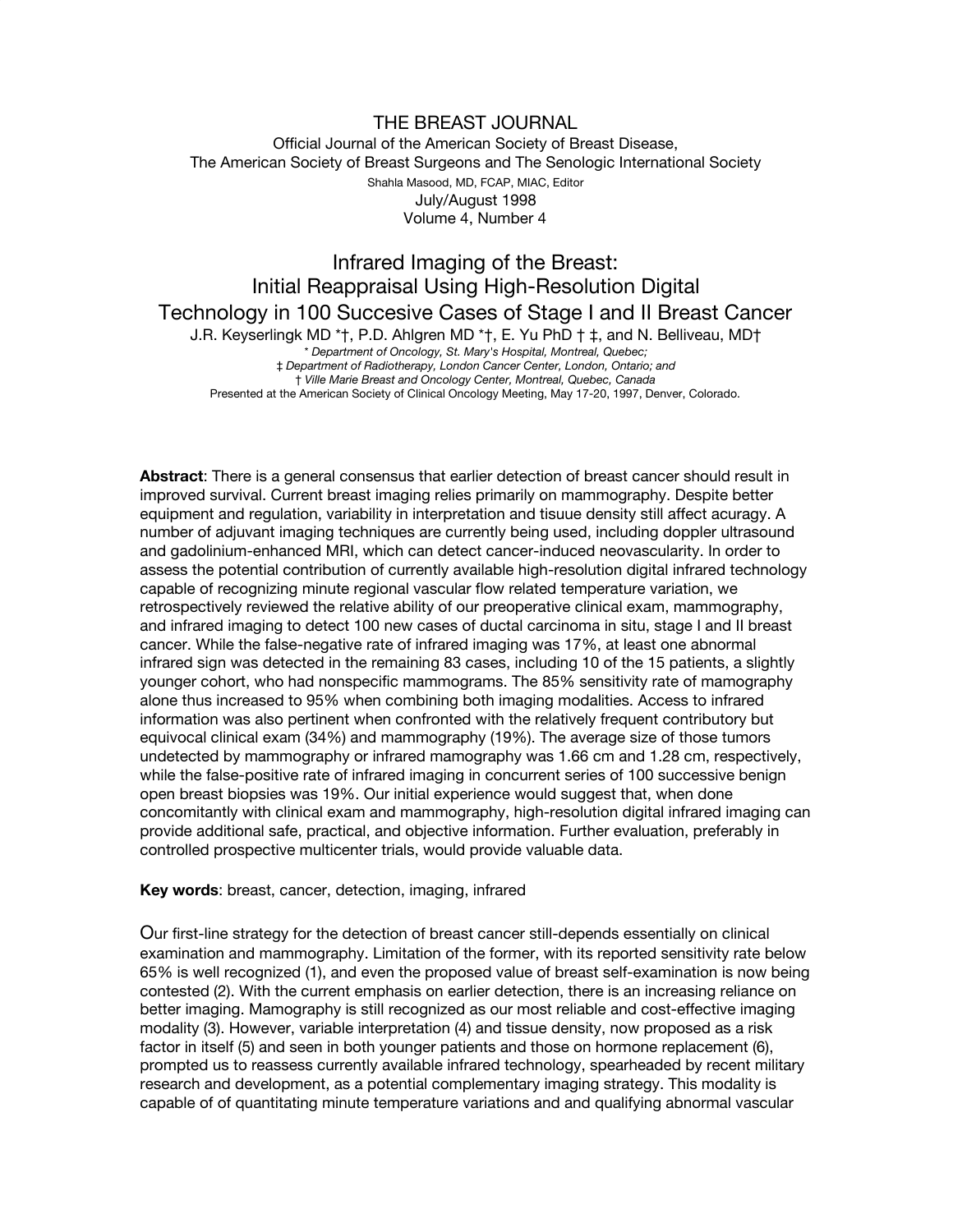patterns, potentially reflecting the regional angiogenesis, neovascularization, and nitric oxide-induced regional vasodilation (7) frequently associated with tumor initiation and progression and possibly early predictors of tumor growth rate (8,9). We thus acquired in July 1995 a new fully integrated infrared imaging station to compliment our mammography unit. To evaluate its reported ability to detect early tumor-induced metabolic changes (10), we limited our initial reappraisal to ductal carcinoma in situ (DCIS), stage I and II breast cancer patients.

# **PATIENTS AND METHODS**

The charts of our first 128 patients who had their initial diagnosis of breast cancer as of August 1995 were reviewed to accumulate 100 successive cases who filled the following criteria: minimal evaluation included a clinical exam, mamography, and infrared imaging; definitive surgical management constituted the preliminary therapeutic modality and was carried out at one of our affiliated institutions, and the final staging consisted of either DCIS ( $n = 4$ ), stage I ( $n = 1$ ) 42), or stage II (*n* = 54) invasive breast cancer. While 94% of these patients were referred to our Comprehensive Breast Center for the first time, 65% from family physicians and 29% from specialists, the remaining 6% had their diagnosis of breast cancer at a follow-up visit. Age at diagnosis ranged from 31 to 84 years with a mean of 53 years. The mean histologic tumor size was 2.5cm. Lymphatic, vascular, or neural invasion was noted in 28% and concomitant DCIS was present, along with the invasive component, in 64%. One third of the 89 patients who had axillary lymph node dissection had involved nodes and 38% of the tumors were histologic grade III. While most of these patients underwent standard four-view mammorgraphy, with additional views when indicated, at our accredited center using a GE DMR appartus, in 17 cases we relied on recent and adequate quality outside films. Mammograms were interpreted by our examining physician and radiologist, both having access to the clinical findings and, like the clinical exam, were considered suspicious if either noted findings indicative of carcinoma. The remainder were considered either contributory but equivocal or nonspecific. A nonspecific mammography required concordance with our examining physician, radiologist and the authors.

Our integrated infrared station consisted of a scanning mirror optical system containing a mercury-cadmium-telleride detector (Bales Scientific, CA) with a spatial resolution of 600 optical lines, a central processing unit providing multitasking capabilities, and a high-resolution color monitor capable of displaying 1024 X 768 resolution points and up to 110 colors or shades of gray per image. Infrared imaging took place in a draft-free, thermally controlled room, maintained at between 18°C and 20°C , after a 5 minute equilibration period during which the patient sat disrobed with her hands locked over her head. We requested that the patients refrain from alcohol, coffee, smoking, exercise, deoderant, and lotions 3 hours prior to testing. Four images, consisting of an anterior, an undersurface, and two lateral views, were generated simultaneously on the video screen by the examining physician, who would digitally adjust them to minimize noise and enhance detection of more subtle abnormalities prior to exact on-screen computerized temperature reading and infrared grading. Images were then stored on retrievable laser discs. Our grading scale relies on pertinent clinical information, comparing infrared images of both breasts and current with previous images (unavailable during this first series). An abnormal infrared image required the presence of atleast one abnormal sign (Table 1).

### **TABLE 1. Ville Marie Infrared (IR) Grading Scale**

Abnormal signs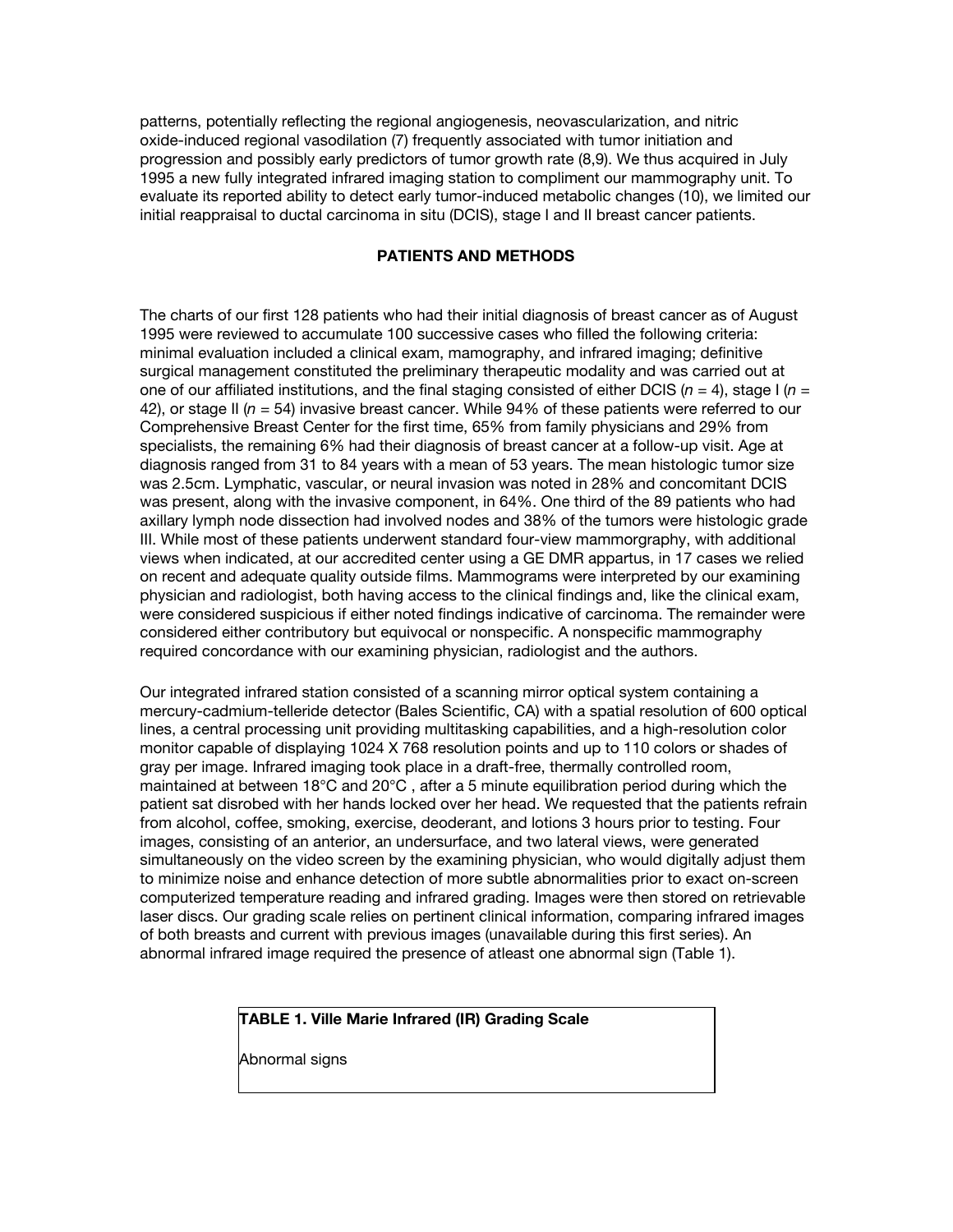| 1. Significant vascular assymetry.*                                                  |
|--------------------------------------------------------------------------------------|
| 2. Vascular anarchy consisting of unusual tortuous or serpignious                    |
| vessels that form clusters, loops, abnormal arborization, or                         |
| aberrant patterns.                                                                   |
| 3. A 1 $\degree$ C focal increase in temperature (change in T) when                  |
| compared to the contralateral site and when associated with the                      |
| area of clinical abnormality.                                                        |
| 4. A 2 $\degree$ C focal change in T versus the contralateral site. $*$              |
| 5. A $3^{\circ}$ C focal change in T versus the rest of the ipsilateral breast       |
| when not present on the contralateral site.*                                         |
| 6. Global breast change in T of 1.5°C versus the contralateral                       |
| breast.*                                                                             |
|                                                                                      |
| <b>Infrared Scale</b>                                                                |
|                                                                                      |
| $ R1 $ = Absence of any vascular pattern to mild vascular symmetry.                  |
| IR2 = Significant but symmetrical vascular pattern to moderate                       |
| vascular asymmtry, particularly if stable.                                           |
| IR3 = One abnormal sign.                                                             |
| $IR4 = Two abnormal signs.$                                                          |
| $ IB5 $ = Three abnormal signs.                                                      |
|                                                                                      |
|                                                                                      |
|                                                                                      |
| * Unless stable on serial imaging or due to known non-cancer causes (e.g., abcess or |
| recent benign surgery).                                                              |
|                                                                                      |

To assess the false-positive rate of infrared imaging, we reviewed, using similar criteria, our last 100 consecutive patients who underwent an open breast biopsy that produced a benign histology. We used our Carefile Data Analysis Programme to evaluate the detection rate of variable combinations of clinical exam, mammography, and infrared imaging.

#### **RESULTS**

Sixty-one percent of this series presented with a suspicious palpable abnormality, while the remainder had either an equivocal (34%) or a nonspecific clinical exam (5%). Similarly, mammography was considered suspicious for cancer in 66%, while 19% were contributory but equivocal and 15% were considered nonspecific. Infrared imaging revealed minor variations (IR-1 or IR-2) in 17% of our patients, while the remaining 83% had at least one (34%), two (37%), or three (12%) abnormal infrared signs. Of the 39 patients with either a nonpspecific or equivocal clinical exam, 31 had at least one abnormal infrared sign, with this modality providing a more pertinent indication of a potential abnormlity in 14 percent of these patients who, in addition, had either an equivocal or nonspecific mammography. Among teh 15 cancer patients with a nonspecific mammography, 10 (mean age of 48; 5 years younger than the full sample) had an abnormal infrared image, which consistuted a particularly important indicator in 6 of these patients who also had only equivocal clinical findings (Table 2).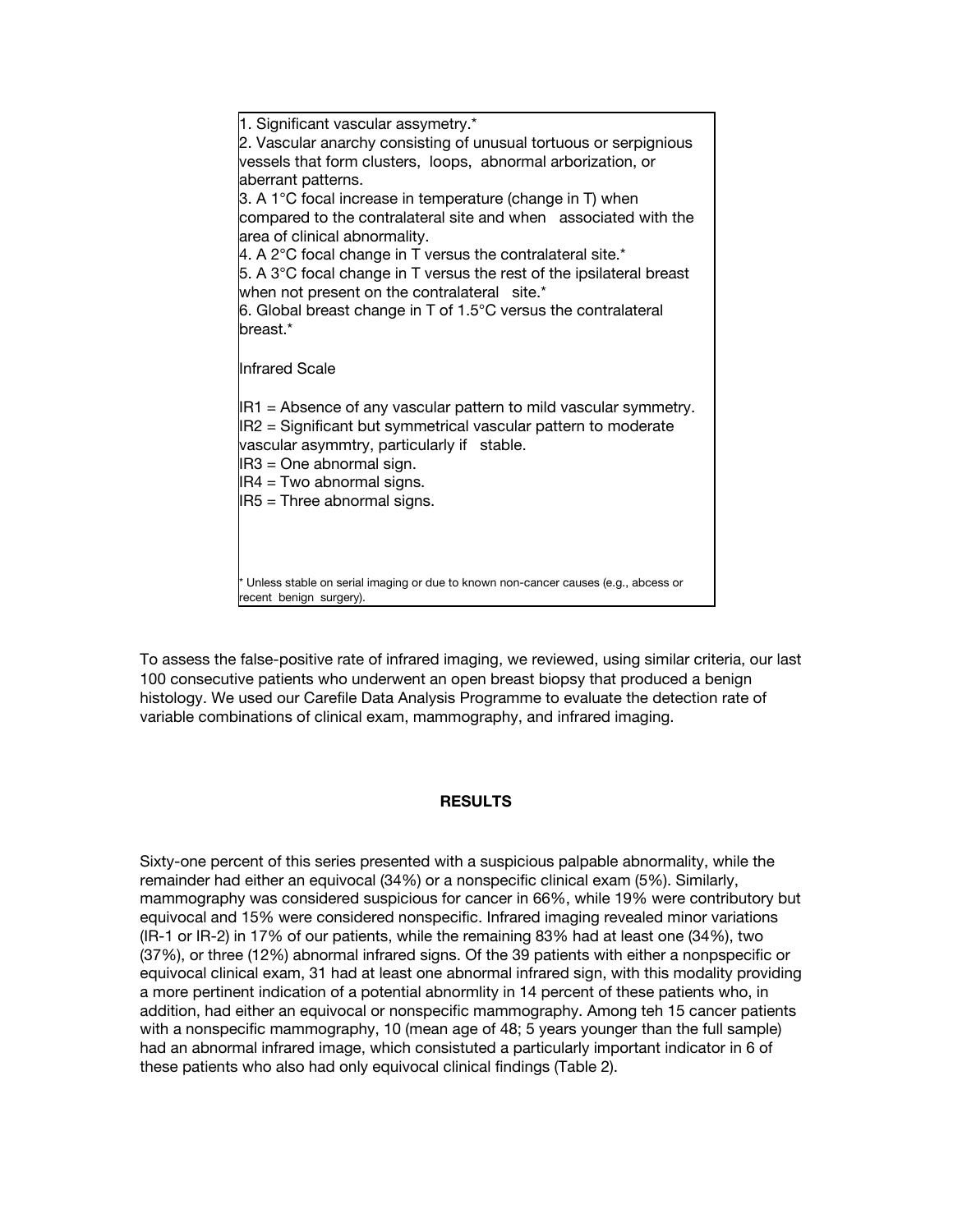| <b>TABLE 2. Description of 15 Cases Who Had Nonspecific</b><br><b>Mammograms</b> |                  |       |                                   |                              |                |  |
|----------------------------------------------------------------------------------|------------------|-------|-----------------------------------|------------------------------|----------------|--|
| Age                                                                              | Clinical<br>exam | grade | Infrared Mammography Histological | size of                      | Grade          |  |
| 65                                                                               | $+ -$            | 4     |                                   | tumor (cm)<br>$\overline{c}$ | 2              |  |
| 50                                                                               | $+ -$            | 3     |                                   | 1.2                          | 3              |  |
| 32                                                                               | $+$              | 4     |                                   | 3                            | 1              |  |
| 45                                                                               | $+ -$            |       |                                   | 2.5                          | 1              |  |
| 42                                                                               | $+ -$            | 3     |                                   | $\overline{2}$               | 3              |  |
| 43                                                                               | $+$              | 3     |                                   | 2.9                          | 2              |  |
| 66                                                                               | $+ -$            |       |                                   | 0.7                          | 1              |  |
| 53                                                                               | $+$              |       |                                   | 1                            | 1              |  |
| 38                                                                               | $+ -$            | 3     |                                   | 2.8                          | 2              |  |
| 53                                                                               | $+$              |       |                                   | 0.8                          | 3              |  |
| 45                                                                               | $+$              | 3     |                                   | 1.4                          | 3              |  |
| 66                                                                               | $+ -$            | 3     |                                   | 1.5                          | 1              |  |
| 48                                                                               | $+$              |       |                                   | <b>DCIS</b>                  |                |  |
| 46                                                                               | $+$              | 3     |                                   | 1.7                          | 3              |  |
| 53                                                                               | $+ -$            | 4     |                                   | 0.7                          | $\overline{c}$ |  |
|                                                                                  |                  |       |                                   |                              |                |  |
| $+$ = suspicious; $+$ - = equivocal; - = nonspecific.                            |                  |       |                                   |                              |                |  |

While 61% of our series presented with a suspicious clinical exam, the additional information provided by the 66 suspicious mammograms resulted in an 83% detection rate. The combination of the same suspicious mammograms and abnormal infrared imaging increased the sensitivity to 93%, with a further increase to 98% when suspicious clinical exams were also considered (Fig.1).

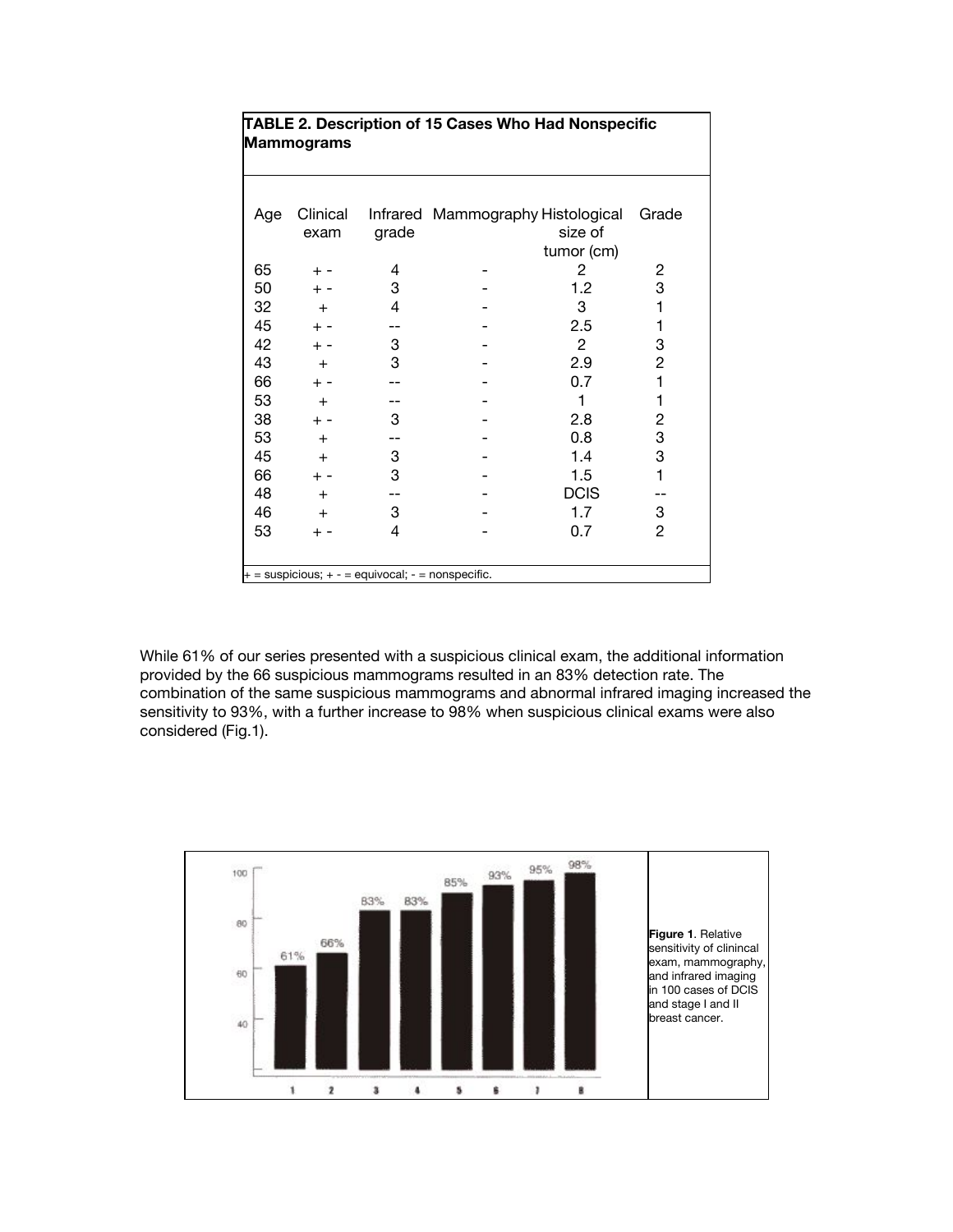**1. Suspicious clinical exam; 2. Suspicious mammography; 3. Suspicious clinical exam or suspicious mammography; 4 Abnormal infrared imaging; 5. Suspicious or equivocal mammography; 6. Abnormal infrared imaging or suspicious mammography; 7. Abnormal infrared imaging or equivocal or suspicious mammography; 8. Abnormal infrared imaging or suspicious mammography or suspicious clinical exam.**

Of the four patients with DCIS, three had abnormal mamography consisting of either mocrocalcifications or asymmetrical density and three had an associated clinical finding, including the one with a nonspecific mammography. Comedo-type DCIS was noted in both cases with abnormal infrared imaging and noncomedo type was found in the remaining two. The mean histologically measured tumor size for those cases with a nonspecific mammography was 1.66 cm, while those undetected by infrared imaging was 1.28 cm. In our concurrent series of 100 consecutive eligible patients who had an open biopsy that produced benign histology, 19% had an abnormal infrared image, while 30% of these same cases had an abnormal preoperative mammography that was the only indication for surgery in 16 cases.

#### **DISCUSSION**

The 83% sensitivity of infrared imaging in this series is higher than the 70% rate for similar stage I and II patients reported from the Royal Marsden Hospital two decades earlier (11). Although our results might reflect an increased index of suspicion associated with a reffered population, this factor should apply equally to both clinical exam and mammography, maintaining the validity of our evaluation. Additional factors could include our standard protocol, our physicians' prior experience with infrared imaging, their involvement in both image production and interpretation, as well as their access to much improved image acquisition and precision (Figs. 2 and 3).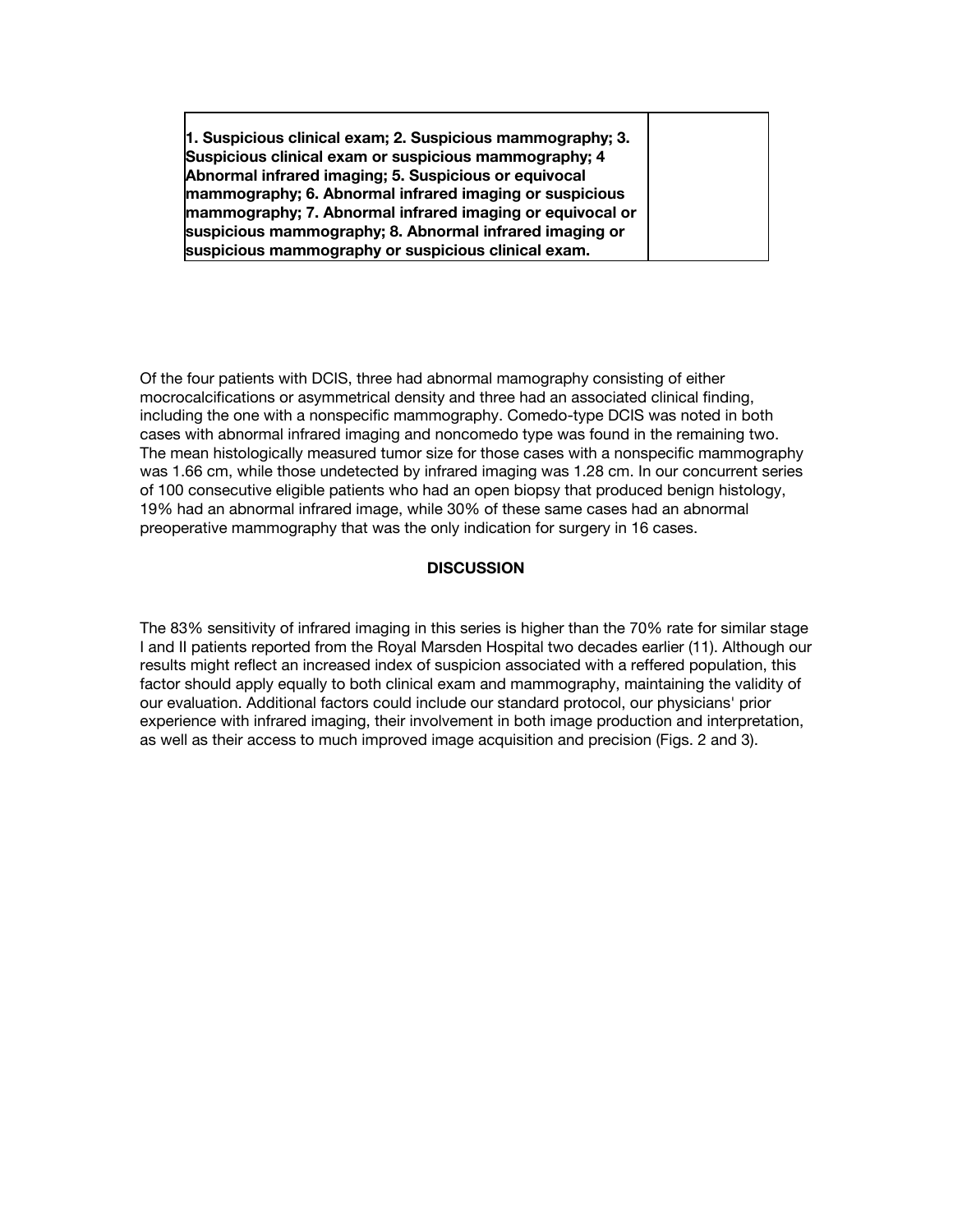



 $C =$  centigrade; delta  $T =$  increase in T; FNAC = fine needle aspiration cytology; IDCA = infiltrating ductal carcinoma; DCIS = ductal carcinoma-in-situ; ALN = axillary lymph node(s); RN = right nipple; LN = left nipple (on IR images); see table 1 for IR grading.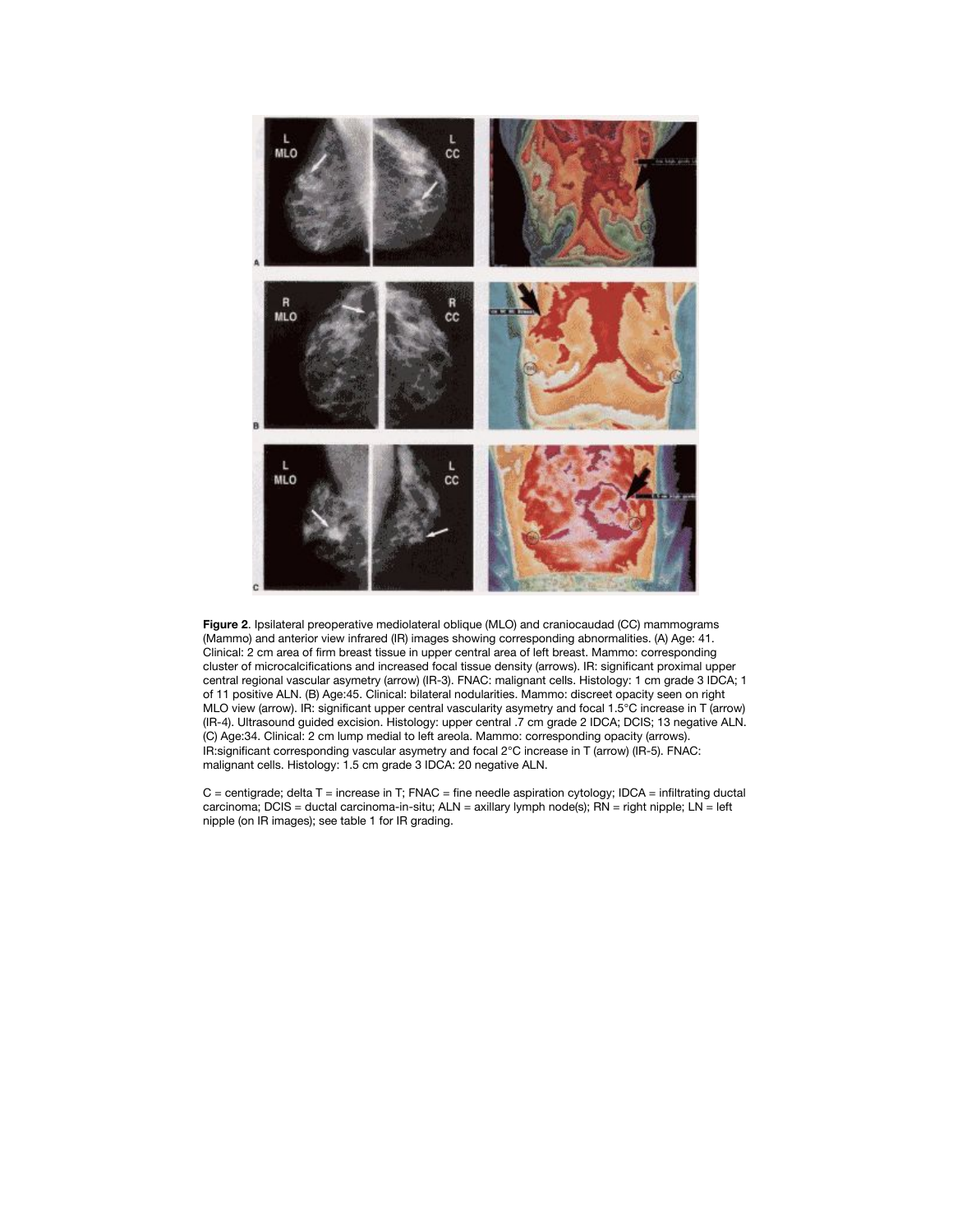

**Figure 3**. Ipsilateral preoperative lateral (L), mediolateral oblique (MLO) and craniocaudad (CC) mammograms (Mammo) and anterior view infrared (IR) images showing corresponding abnormalities. (A) Age: 56. Clinical: nodular process in upper central area of left breast. Mammo (magnification views): recent increase in previously stable cluster of microcalcifications (arrow). IR: corresponding significant vascular asymmetry and 1.5° increase in T (arrow) (IR-4). FNAC: malignant cells. Histology: 2.1 cm grade 2 IDCA; DCIS; 2 of 20 positive ALN. (B) Age: 61. Clinical: 2 cm lump high in midportion of left breast. Mammo: opacity visible on MLO view only (arrow), previously reported as an ALN. (C) Age: 42. Clinical suspicious left axillary lymph node with bilateral firm breast tissue, particularly in left subareolar area. Mammo: heterogenously dense breast tissue with suspicious ALN (arrow). IR: significant medial vascular asymmetry and anarchy (arrow) (IR-4). FNAC: malignant cells. Histology: 1.8 cm sub areolar grade 3 IDCA; DCIS; 4 of 12 positive ALN.

 $C$  = centigrade; delta T = increase in T; FNAC = fine needle aspiration cytology; IDCA = infiltrating ductal carcinoma; DCIS = ductal carcinoma-in-situ; ALN = axillary lymph node(s); RN = right nipple; LN = left nipple (on IR images); see table 1 for IR grading.

While most previous infrared cameras had eight-bit (one part in 256) resolution. Current cameras are capable of one part in 4,096, providing enough dynamic range to capture all images with a 0.05°C discrimination without the need for range switching. With the advancement of video display and enhanced gray and colors, multiple high-resolution views can be compared simultaneously on the same monitor. Faster computers now allow image processing functions such as image subtraction and digital filtering techniques for image enhancement. New algorithms provide soft tissue imaging by characterizing dynamic heat flow patterns. These and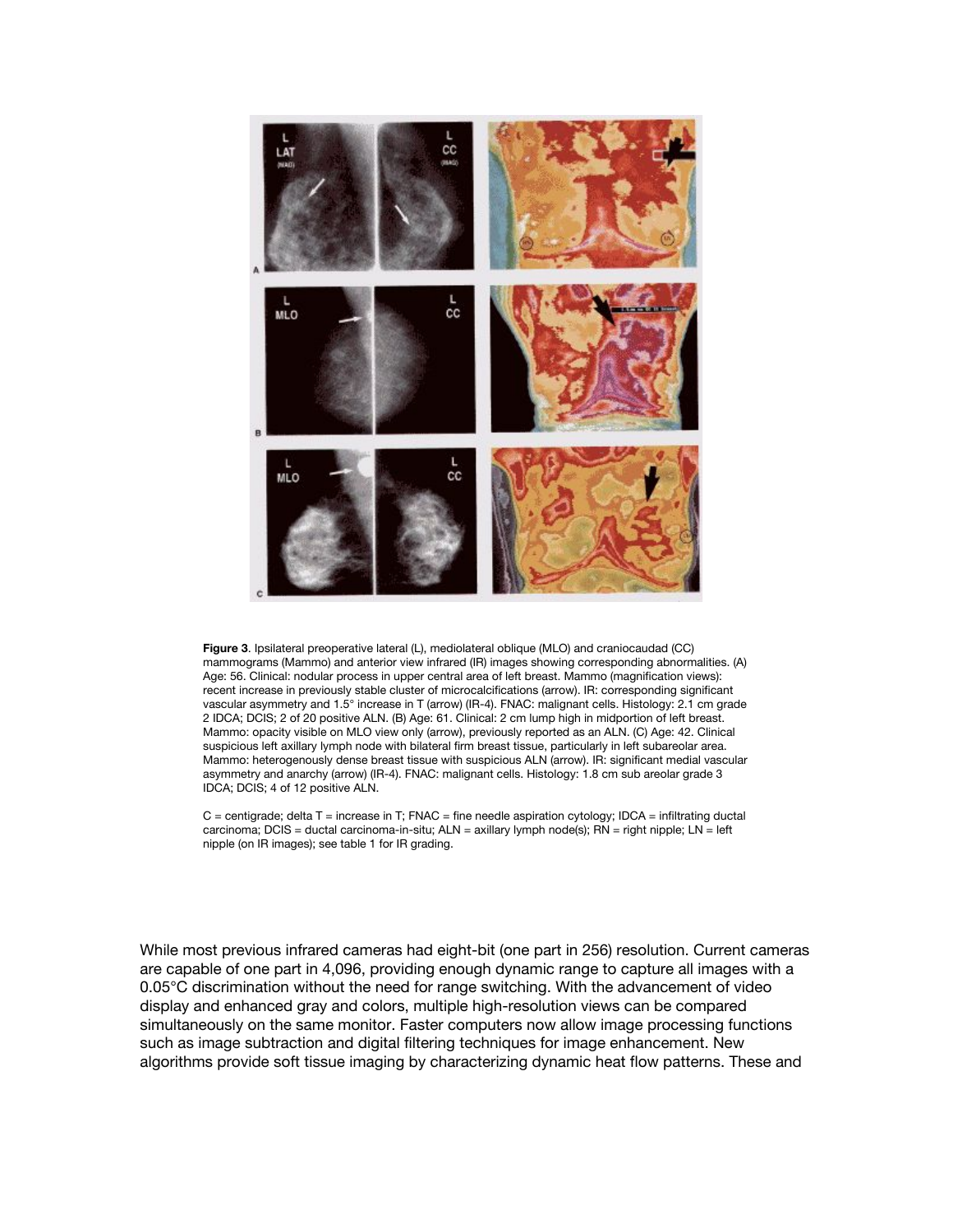other innovations have made vast improvments in the medical infrared technology available today.

The detection rate in a series where half the tumors were under 2 cm would suggest that tumor-induced thermal patterns detected by currently available infrared technology are more dependent on early vascular and metabolic changes, possibly induced by regional nitric oxide diffusion and ferritin interaction, than strictly on tumor size (7). This agrees with the concept that angiogenesis mat precede and morphological changes (8).

Although both initial clinical exam and mammography are crucial in signaling the need for further investigation, equivocal and nonspecific findings can still result in a cimbined delayed detection rate of 10% (3). When eliminating the dubious contribution of our 34 equivocal clinical exams and 19 equivocal mamograms, often disconcerting to both the physician and patient, the alternative information provided by infrared imaging increased the index of concern of the remaining suspicious mammograms by 27% and the combination of suspicious clinical exams or suspicious mammograms by 15% (Fig.1). An imaging-only strategy, consisting of both suspicious and equivocal mammography and abnormal infrared imaging also detected 95% of these tumors, without the input of the clinical exam. Infrared's most tangible contribution in this series was in two-thirds of those patients, a slightly younger cohort, with nonspecific mammograms but with abnormal infrared findings.

While 17% of these tumors were undetected by infrared imaging, either due to insufficient production or detection of metabolic or vascular changes, the 19% false-positive rate in histologocally proven benign conditions, in part a reflection of our current grading system, suggests sufficient specificity for this modality to be used in an adjuvant setting.

Our initial reappraisal would also suggest that infrared imaging, based more on process than structural changes and requiring neither contact, compression, radiation nor venous access, can provide pertinent and practical complimentary information to both clinical exam and mammography, our current primary basic detection modalities. Multicenter controlled prospective trials consisting of sequential introduction of mammography, using the American College of Radiology Breast Imaging Reporting and Data System (12), and currently available infrared imaging would further define the validity and reproducibility of our current infrared protocol and better assess this modality's potential, along with other currently available technoligies, to promote the earlier detection of breast cancer.

#### **CONCLUSION**

In our limited series, quality controlled abnormal infrared imaging heightened our index of suspicion in cases where clinical or mammographic findings were equivocal or nonspecific and signaled the need for further investigation rather than observation. While additional refinement of our protocol using more dynamic features and improved computerized image evaluation should enhance its objective potential, we currently limit the role of infrared imaging to that of a closely controlled compliment to clinical exam and high quailty mammography. Our initial data should not be extrapolated to either formal screening or noncontrolled diagnostic environments without appropriate evaluation, preferably in prospective controlled multicenter trials.

#### **Acknowledgments**

We would like to acknowledge the support of Drs. Indrojit Roy and Yasmine Ayroud of the